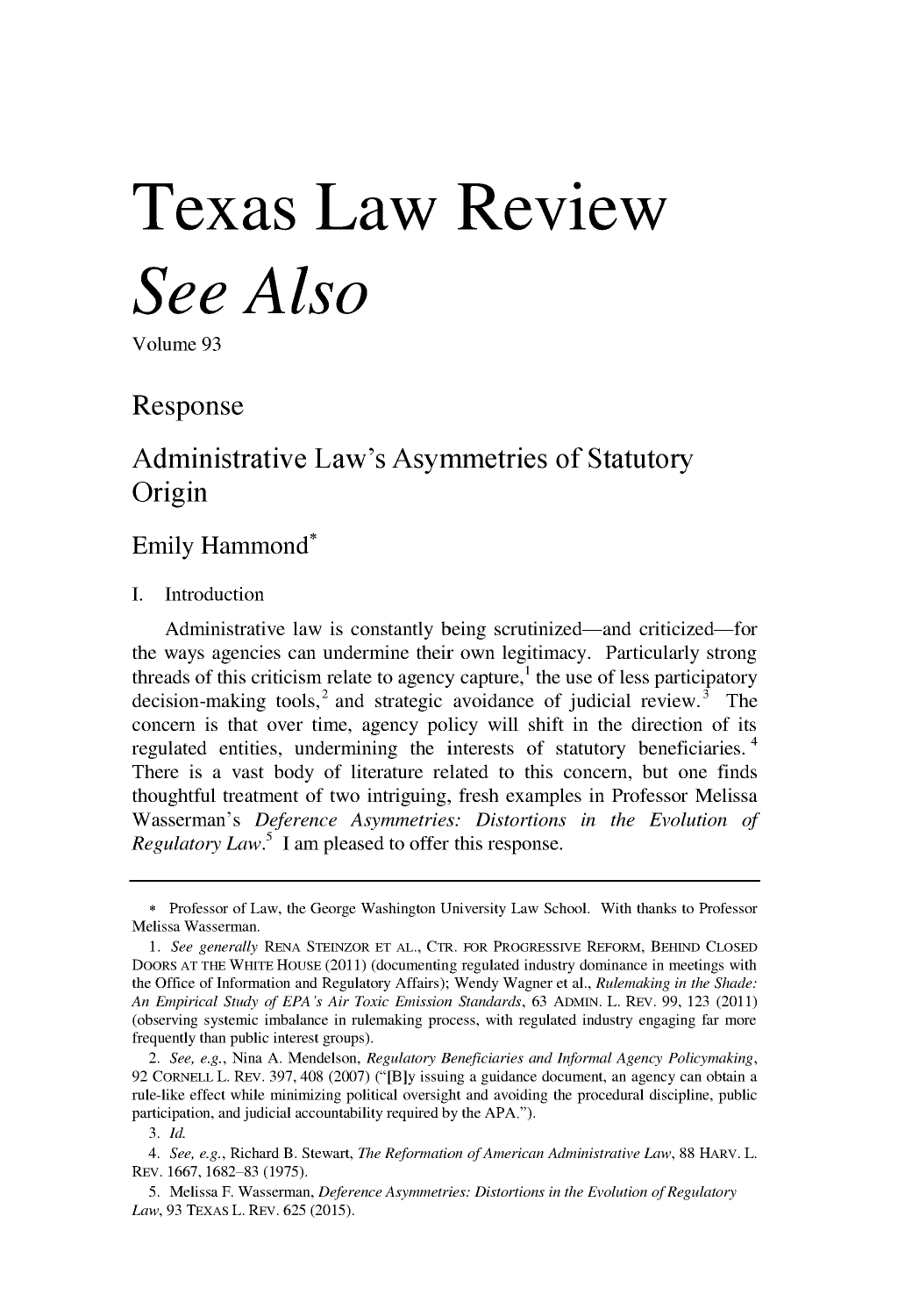Professor Wasserman's intriguing hypothesis is that administrative law tilts in a pro-regulated-entity direction because of a skewed application of deference regimes. $6$  She relies on three mechanisms for this result. First, the right of review from agency decision making can be asymmetric.<sup>7</sup> For example, applicants for Social Security benefits may seek judicial review of the Social Security Administration's (SSA) denial of benefits, but there is no entity that can challenge the SSA's decision to grant benefits.<sup>8</sup> As a result, the agency's own policy may develop in a direction favoring applicants.<sup>9</sup>

Second, agencies' mandates sometimes require different adjudicatory procedures for internally reviewing different actions.<sup>10</sup> For example, the Patent and Trademark Office (PTO) has a very informal procedure for reviewing patent denials—with underlying statutory interpretations that would likely not be *Chevron-*eligible<sup>11</sup>—while it must use a formal procedure for reviewing patent grants-with underlying statutory interpretations that should arguably be *Chevron-eligible*.<sup>12</sup> Thus, the PTO's statutory interpretations in favor of patentability are more likely to receive deferential treatment while interpretations not in favor of patentability are less likely to receive deferential treatment.<sup>13</sup> All else being equal, over time judicial doctrine may therefore skew in favor of patentability if we assume that the agency will more likely be upheld under *Chevron* deference than under a lesser scheme like *Skidmore. <sup>14</sup>*

Finally, agencies' constituents do not seek review of agency decisions symmetrically. For example, regulated entities are much more likely to challenge the Environmental Protection Agency's (EPA) actions than environmental groups. **15** Professor Wasserman provides an overview of various possible explanations for this observation, ranging from disparate resources, to hurdles to review like standing, to the implications of classic capture theory. **16** Thus, as many have documented, there is a lack of

12. *See* Wasserman, *supra* note 5, at 658 61. I agree with, and for purposes of this Response adopt, Professor Wasserman's analysis regarding *Chevron* eligibility.

13. *Id.* at661.

14. Skidmore v. Swift & Co., 323 U.S. 134 (1944); *see* United States v. Mead Corp., 533 U.S. 218, 234 35 (2001) (holding that even if agency interpretations are not *Chevron-eligible,* they are reviewed under the *Skidmore* standard).

15. *See* Wasserman, *supra* note 5, at 666 n.129 (collecting sources).

16. *See id.* at 667-69 & nn.131-40 (collecting sources).

*<sup>6.</sup> Id.* at 627.

*<sup>7.</sup> Id.* at *655 58.*

<sup>8.</sup> *Id.* at 656–57.

*<sup>9.</sup> Id.* at 657.

<sup>10.</sup> *Id.* at 658.

<sup>11.</sup> Chevron U.S.A., Inc. v. Natural Res. Def. Council, Inc., 467 U.S. 837 (1984). For a full overview of *Chevron* deference, see Emily Hammond et al., *Judicial Review of Statutory Issues Under the* Chevron *Doctrine, in* JUDICIAL REVIEW OF ADMINISTRATIVE AGENCIES (forthcoming 2015) (manuscript on file with author).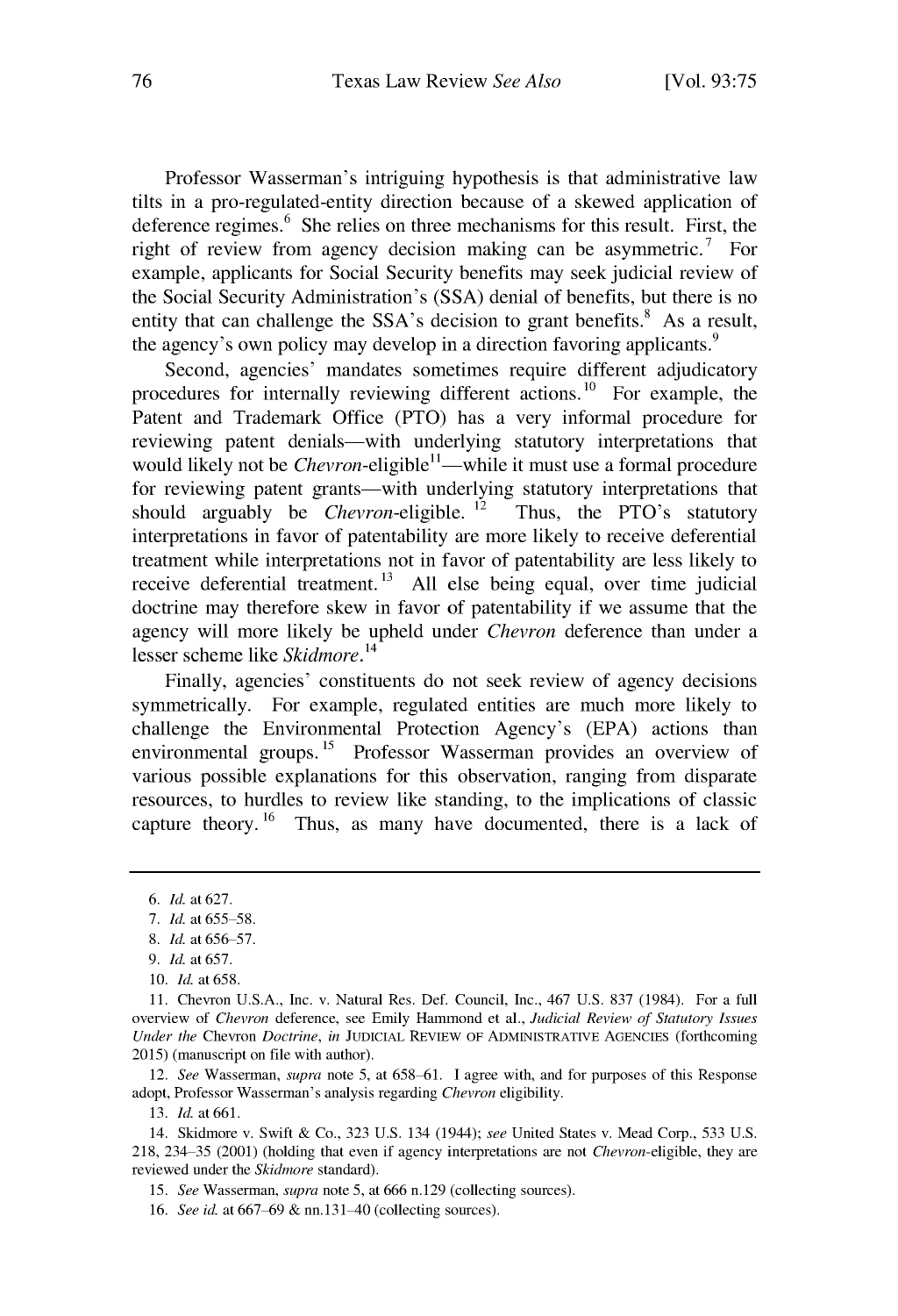pluralistic representation in the courts that reinforces the tendency of agency decision making to tilt in the favor of its regulated industries.<sup>17</sup>

Of these three mechanisms, the second is Professor Wasserman's keenest contribution. Indeed, it is an asymmetry made all the more fascinating because it is a result of congressional design, as I will explore in more detail below. Professor Wasserman's analysis also provides a helpful perspective on the interaction of agency adjudications and deference regimes-a topic that has yet to receive comprehensive treatment in the literature. And it provides a new context for thinking about agency-specific precedents and their place in administrative law. $^{18}$ 

In this response, I engage the second mechanism and, to some extent, the first. 19 **I** explore the following train of thought. First, I elaborate the proposition that fidelity to statute is of utmost importance to assessing agency behavior. But what is the meaning of fidelity to statute? How are we to assess a court's *or* an agency's view of legislative purpose? One enduring challenge of administrative law is that we cannot presume that a court's preferred construction of a statute is any closer to a "true" interpretation than that of an agency. In fact, there is simply no objective truth in this regard. Relieved of the obligation to identify such a thing, we should view deference regimes not as uncovering such a truth but as facilitating protection against bureaucratic drift, among other things. When Congress itself establishes a statutory scheme that includes deference asymmetries, it is revealing a preference that any drift takes place in a particular direction. From a normative administrative law standpoint, this is not particularly bothersome.<sup>20</sup> Indeed, it is helpful for Congress to be so specific. On the other hand, Congress may not be aware of the interaction between statutory asymmetries and other administrative law dysfunctions. Professor Wasserman has aptly set the stage for further examination of this final point.

<sup>17.</sup> *Id.*

<sup>18.</sup> *See generally* Robert **E.** Levy & Robert L. Glicksman, *Agency-Specific Precedents,* 89 TEXAS L. REv. 499 (2011) (suggesting ways that judicial review develops specific precedents unique to the particular agency being reviewed).

<sup>19.</sup> As for the third mechanism, I do not understand Professor Wasserman to be arguing that courts somehow are selective about deference regimes as a result of, or in a way that interacts with, disproportionate rates of appeal. As an empirical question, that possibility is likely extremely difficult to test. *See infra* Part III (describing the difficulty of establishing objective standards).

<sup>20.</sup> As I emphasize in Part III, this is not to say that asymmetries may not be troubling from a normative *policy* standpoint. *See infra* Part III. But for purposes of pure administrative law, I attempt to be neutral in this regard.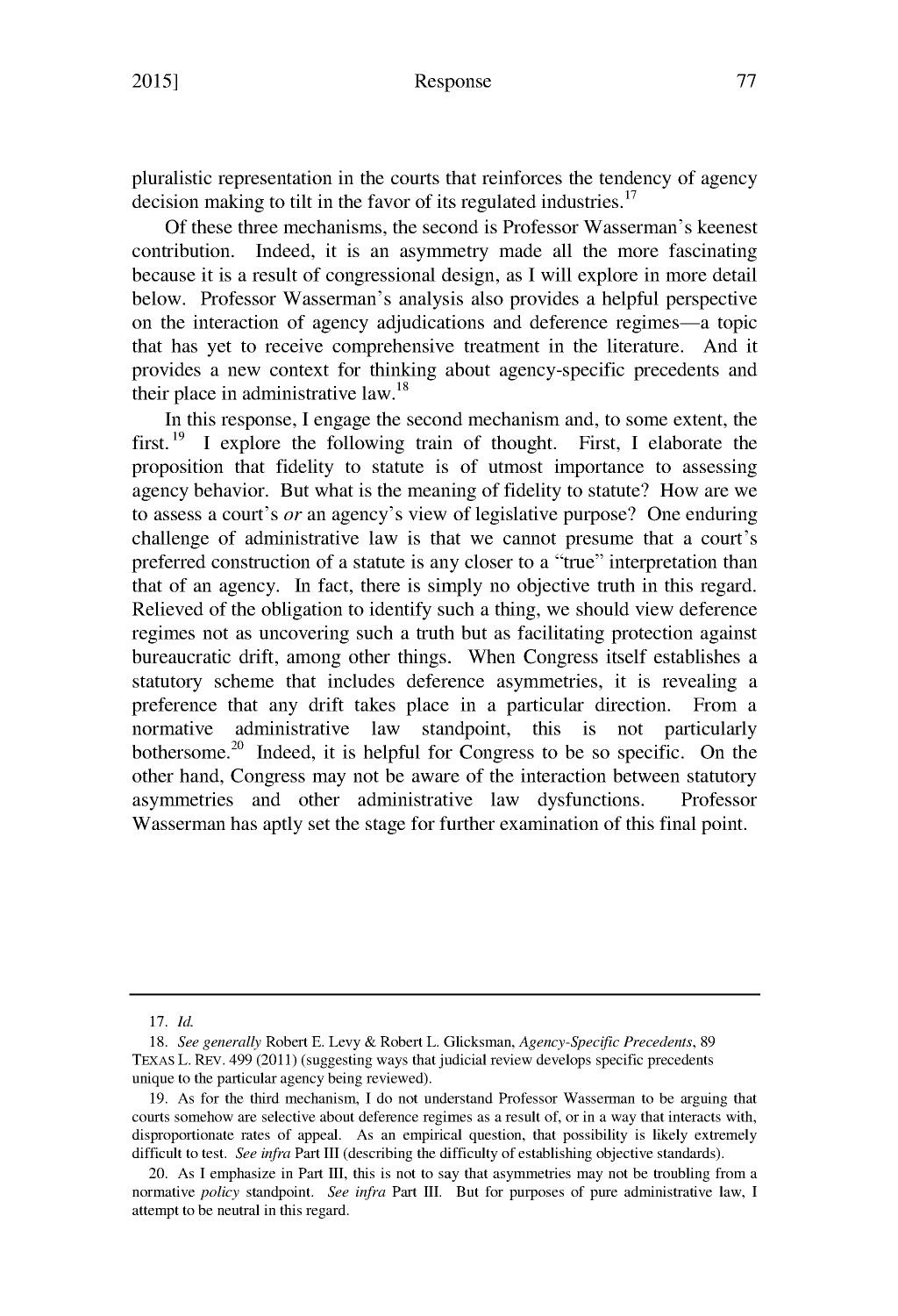#### **II.** Fidelity to Statute

An agency's statutory mandate is its lifeblood. **A** defective mandate can undo an agency's existence,<sup>21</sup> reveal its work to have been *ultra vires*,<sup>22</sup> and indicate instability in the relationships between the three branches.<sup>23</sup> So serious a judicial holding is extremely rare, and administrative law has developed a number of means for avoiding such a result while promoting legitimacy-enhancing values such as participation, deliberation, transparency, and reason-giving. **24** Moreover, whether a court approaches substantive review through a *Chevron-type*<sup>25</sup> or arbitrary-and-capricious-type<sup>26</sup> lens, fidelity to statute is mandatory.

Examples abound. Consider *Massachusetts v. EPA*, <sup>27</sup> in which the Court held arbitrary-and-capricious EPA's denial of a petition for rulemaking to regulate new motor vehicle emissions under the Clean Air Act. The agency's failing was its "reasoning divorced from the statutory text."<sup>28</sup> Or take *AT&T Corporation v. Iowa Utilities Board,29* the first case in which an

23. *See* **A.L.A.** Schechter Poultry Corp. v. United States, 295 U.S. 495, 538 (1935) (striking down New Deal legislation on nondelegation grounds); Panama Ref. Co. v. Ryan, 293 U.S. 388, 426 (1935) (same).

24. *See* Indus. Union Dep't v. Am. Petroleum Inst., 448 U.S. 607, 646 (1980) (plurality decision) (favoring a construction of statute that avoided nondelegation concerns); Lisa Schultz Bressman, *Disciplining Delegation After* Whitman v. American Trucking Ass'ns, 87 CORNELL L. REv. 452, 460 (2002) (highlighting various democratic values of the administrative state, including accountability, fairness, rationality, and regularity); Dan T. Coenen, *A Constitution of Collaboration: Protecting Fundamental Values with Second-Look Rules of Interbranch Dialogue,* 42 WM. & MARY L. REv. 1575, 1588 (2001) (constructing comprehensive typology in constitutional law context); Emily Hammond & David L. Markell, *Administrative Proxies for Judicial Review: Building Legitimacy from the Inside-Out,* 37 HARv. ENvTL. L. REv. 313, 321 **27** (2013) (describing how judicial review enhances agency legitimacy by furthering administrative law values); Emily Hammond Meazell, *Deference and Dialogue in Administrative Law,* 111 COLUM. L. REv. 1722, 1729 (2011) (noting role of courts in furthering such values); Cass R. Sunstein, *Nondelegation* Canons, 67 U. CHI. L. REV. 315, 316-17 (2000).

25. Chevron U.S.A., Inc. v. Natural Res. Def. Council, Inc., 467 U.S. 837, 842-43 (1984); *see 5* U.S.C. § 706(2)(C) (2012) (court shall set aside agency action if the agency acted "in excess of statutory jurisdiction").

26. 5 U.S.C. § 706(2)(A) (requiring a court to set aside an agency action found to be "arbitrary, capricious, an abuse of discretion, or otherwise not in accordance with law").

27. 549 U.S. 497 (2007).

29. 525 U.S. 366 (1999).

<sup>21.</sup> *Cf* Free Enter. Fund v. Pub. Co. Accounting Oversight Bd., 561 U.S. 477, 492 (2010) (holding that dual for-cause limitations on the removal of the Public Company Accounting Oversight Board violated separation of powers but were severable).

<sup>22.</sup> *Cf.* Whitman v. Am. Trucking Ass'ns, 531 U.S. 457, 486 (2001) (rejecting a nondelegation challenge to certain provisions of the Clean Air Act).

<sup>28.</sup> *Id.* at 532; *cf id.* at 552 **53,** 558 60 (Scalia, J., dissenting) (offering alternative analysis that would have relied on *Chevron).*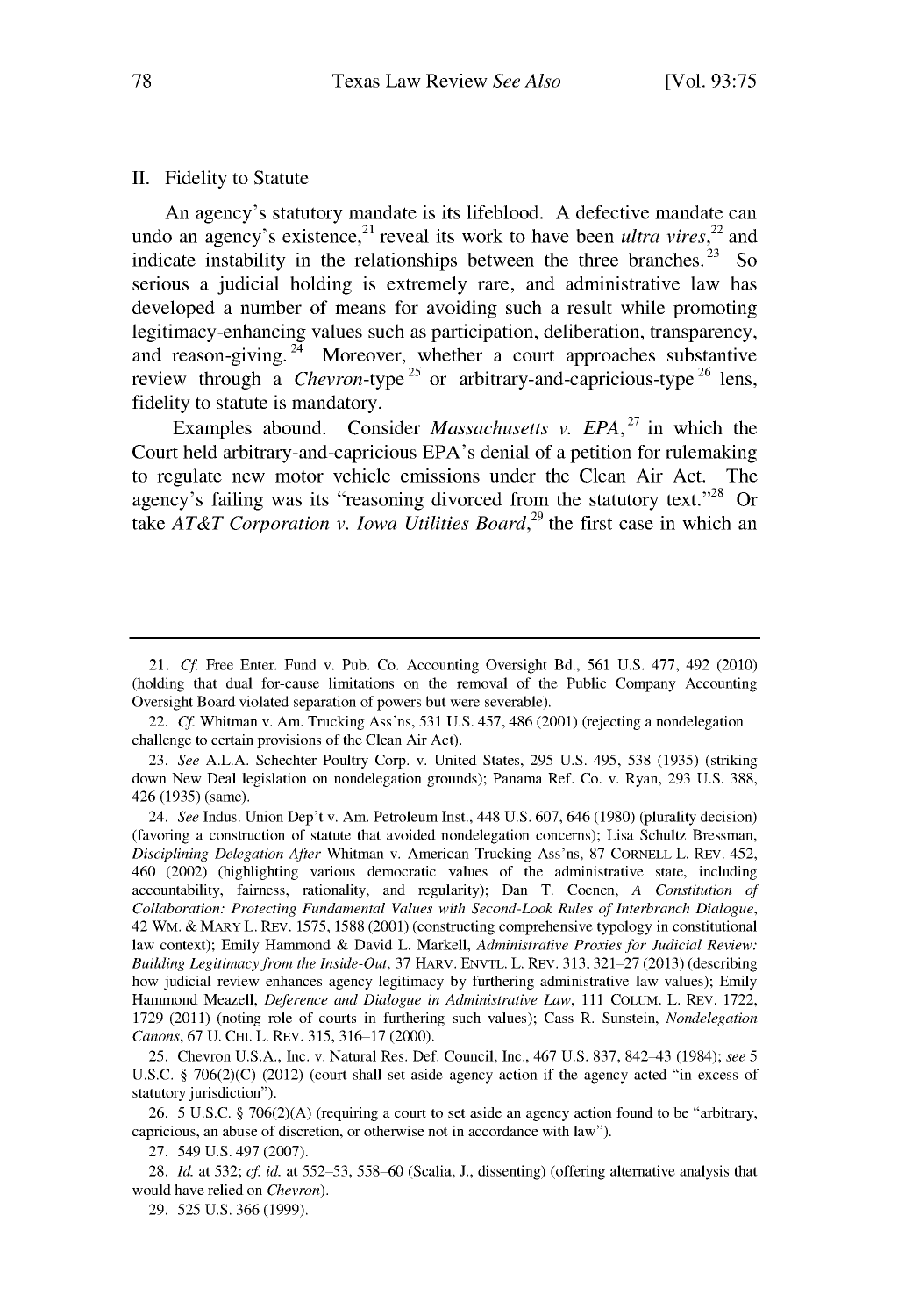#### Response

agency lost at *Chevron's* step two before the Supreme Court.<sup>30</sup> There, the Court rejected an aspect of the Federal Communication Commission's (FCC) order implementing the 1996 Telecommunications Act because it was "not in accord with the ordinary and fair meaning" of the statutory terms, it read an important provision out of the statute, and it evidenced a misunderstanding of **<sup>31</sup>** another provision of the statute.

Even within the most deferential standards of review, courts will first ensure agencies have acted within the authority granted to them. *Chevron* illustrates: at step one, the courts' *de novo* inquiry as to whether Congress has spoken to the precise issue effectuates this requirement.<sup>32</sup> But there is nothing magical or unique about the *Chevron* formulation for illustrating the point: even *Auer*<sup>33</sup> deference, arguably of a greater degree than *Chevron* for agencies' interpretations of their own regulations, nevertheless is at least partially rooted in the intent of Congress derived from the statutory mandate. $34$  The overarching point is that an agency must comply with its statutory mandate to achieve substantive legitimacy.<sup>35</sup>

III. A Futile Search for Objective Meaning?

The difficulty with this requirement is in its implementation. In particular, how does one assess—in an objective way—whether an agency's policy choice<sup>36</sup> comports with the objective intent of the legislature? The problem, of course, is that legislative intent is usually not so readily discernable. Even decisions made at step one of *Chevron* are open to argument.

The classic case *FDA v. Brown & Williamson Tobacco Corporation <sup>37</sup>* illustrates the difficulty in determining just what the statutory mandate means. There, of course, the Court held that the FDA lacked authority to

<sup>30.</sup> In the relevant portion of this opinion, the Court does not cite *Chevron. Id.* at 386 **92.** The Court's language, however, implies a holding based on step two and has been so understood by others. *See id.* at 392; Hammond et al., *supra* note 11 (manuscript at 28–29).

<sup>31.</sup> *Iowa Utils. Bd.*, 525 U.S. at 389-92.

<sup>32.</sup> Chevron U.S.A., Inc. v. Natural Res. Def. Council, Inc., 467 U.S. 837, 843 n.9 (1984) ("The judiciary is the final authority on issues of statutory construction and must reject administrative constructions which are contrary to clear congressional intent.").

<sup>33.</sup> Auer v. Robbins, 519 U.S. 452 (1997).

<sup>34.</sup> *See* Matthew C. Stephenson & Miri Pogoriler, Seminole Rock's *Domain,* 79 GEO. WASH. L. REV. 1449, 1456 57 (2011) (describing the legislative intent justification for *Seminole Rock,* also known as *Auer,* deference).

<sup>35.</sup> Hammond & Markell, *supra* note 24, at 326; Sidney A. Shapiro & Ronald F. Wright, *The Future of the Administrative Presidency: Turning Administrative Law Inside-Out,* 65 U. MIAMI L. REV. 577, 592 (2011).

<sup>36.</sup> I use the term "policy choice" broadly, encompassing agencies' decisions within their discretion whether achieved through statutory interpretation or through other means of decision making.

<sup>37. 529</sup> U.S. 120 (2000).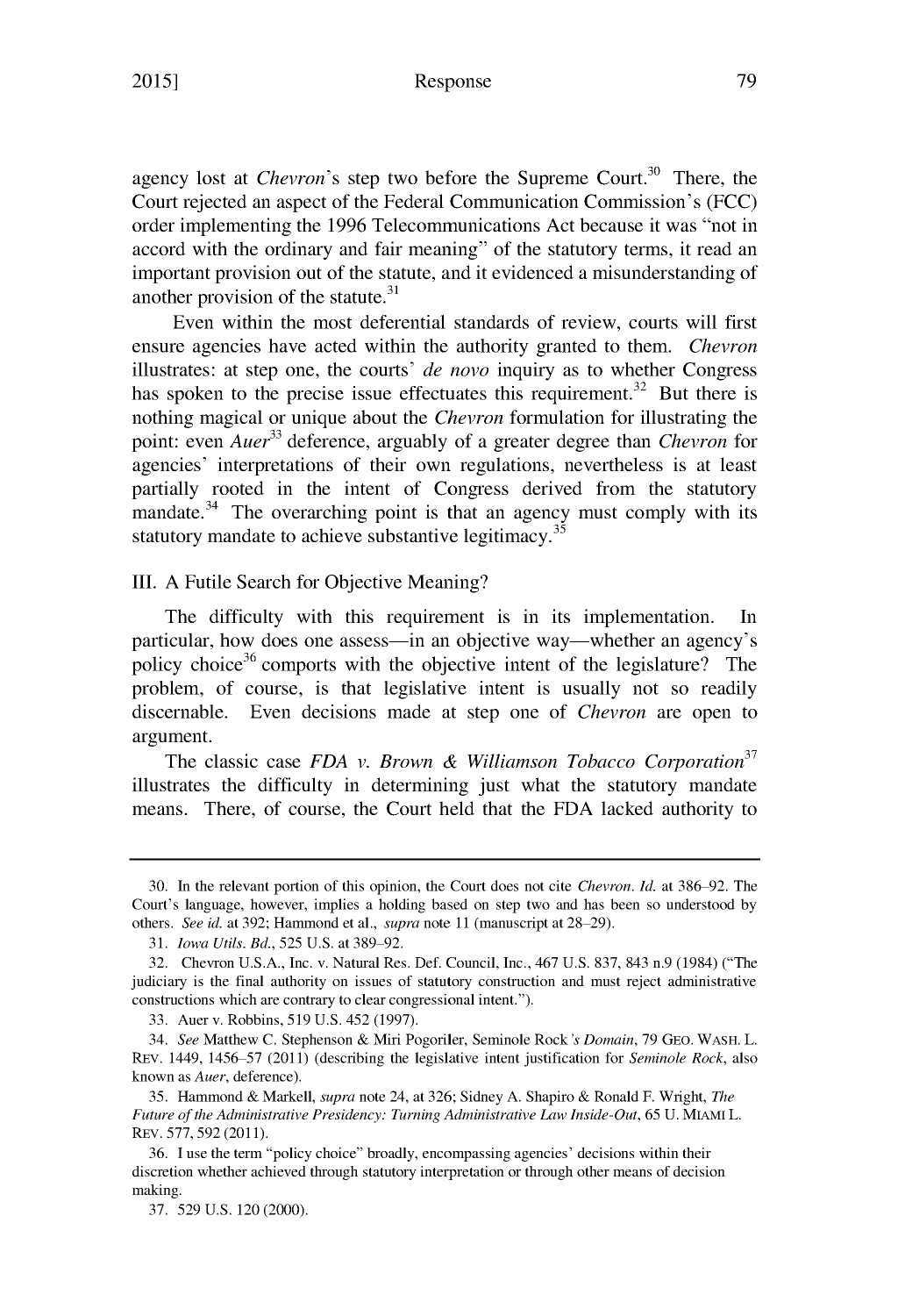regulate tobacco advertising to minors despite statutory text appearing to permit just that.<sup>38</sup> Interpretation that appears to contravene express terms of statute reveals two things: first, even when departing from express statutory terms, the Court places its emphasis on statutory fidelity.<sup>39</sup> Second, this analysis makes stark a reason for criticism of the courts generally: Is this results-oriented reasoning? How can we know if the courts themselves are truly able to divine legislative purpose? Congress's subsequent decision to amend the Food, Drug, and Cosmetics Act to achieve the result rejected **by** the Court only makes these questions more provocative.

These points lead to one of the areas where **I** would be interested to see empirical testing of Professor Wasserman's hypothesis. As described in *Deference Asymmetries,* SSA's adjudicatory decisions are open to judicial review only by applicants who have been denied benefits.<sup>40</sup> Professor Wasserman argues that this scheme incentivizes **SSA** to develop its policy in a pro-beneficiary direction, to avoid judicial review. 4' But how does this hypothesis interact with judicial review? **If** the agency receives *Chevron* deference when it denies benefits to an applicant, would that result counteract such a tilt, at least somewhat? The question is not hypothetical: the Supreme Court recently upheld SSA's denial of benefits using a *Chevron* analysis in *Astrue v. Capato ex rel. B.N.C.*<sup>42</sup>

#### IV. The Role of Deference Regimes in Guarding Against Drift

Indeed, the tilt in policy may be viewed as part of a larger issue of administrative law: bureaucratic drift. Over time, agencies may depart from Congress's intended purpose.<sup>43</sup> A solid body of literature engages this issue,<sup>44</sup> and much of it relies on judicial review as an important check.<sup>45</sup> But

<sup>38.</sup> *See id.* at 162 (Breyer, J., dissenting) ("[T]obacco products **...** fall within the scope of this statutory definition, read literally.").

<sup>39.</sup> The *Brown & Williamson* majority went to great lengths to discern Congress's intent whether the FDA was to have interpretive authority. *Id.* at 133–59 (majority opinion) (describing, among other things, implications of tobacco regulation within the overall statutory scheme and Congress's activities over **35** years with respect to tobacco, including effective ratification of FDA's position that it lacked such regulatory authority).

<sup>40.</sup> Wasserman, *supra* note 5, at 656–57.

<sup>41.</sup> *Id.* at 657.

<sup>42. 132</sup> S. Ct. 2021 (2012).

<sup>43.</sup> The example of the Yucca Mountain Project and both the Department of Energy's and the Nuclear Regulatory Commission's (NRC's) unwillingness to give effect to the Nuclear Waste Policy Act provides a stark demonstration. *See In re* Aiken Cnty., 725 F.3d 255 (D.C. Cir. 2013) (issuing writ of mandamus against NRC); Emily Hammond Meazell, *Presidential Control, Expertise, and the Deference Dilemma, 61 DUKE L.J. 1763, 1783-86 (2012)* (describing facts) [hereinafter Hammond, *Presidential Control, Expertise, and the Deference Dilemma].*

<sup>44.</sup> Matthew D. McCubbins, Roger G. Noll, and Barry R. Weingast, known collectively as "McNollgast," have authored several of the classics. *See, e.g.,* Matthew D. McCubbins et al., *Administrative Procedures as Instruments of Political Control,* 3 J.L. ECON. & ORG. 243 (1987);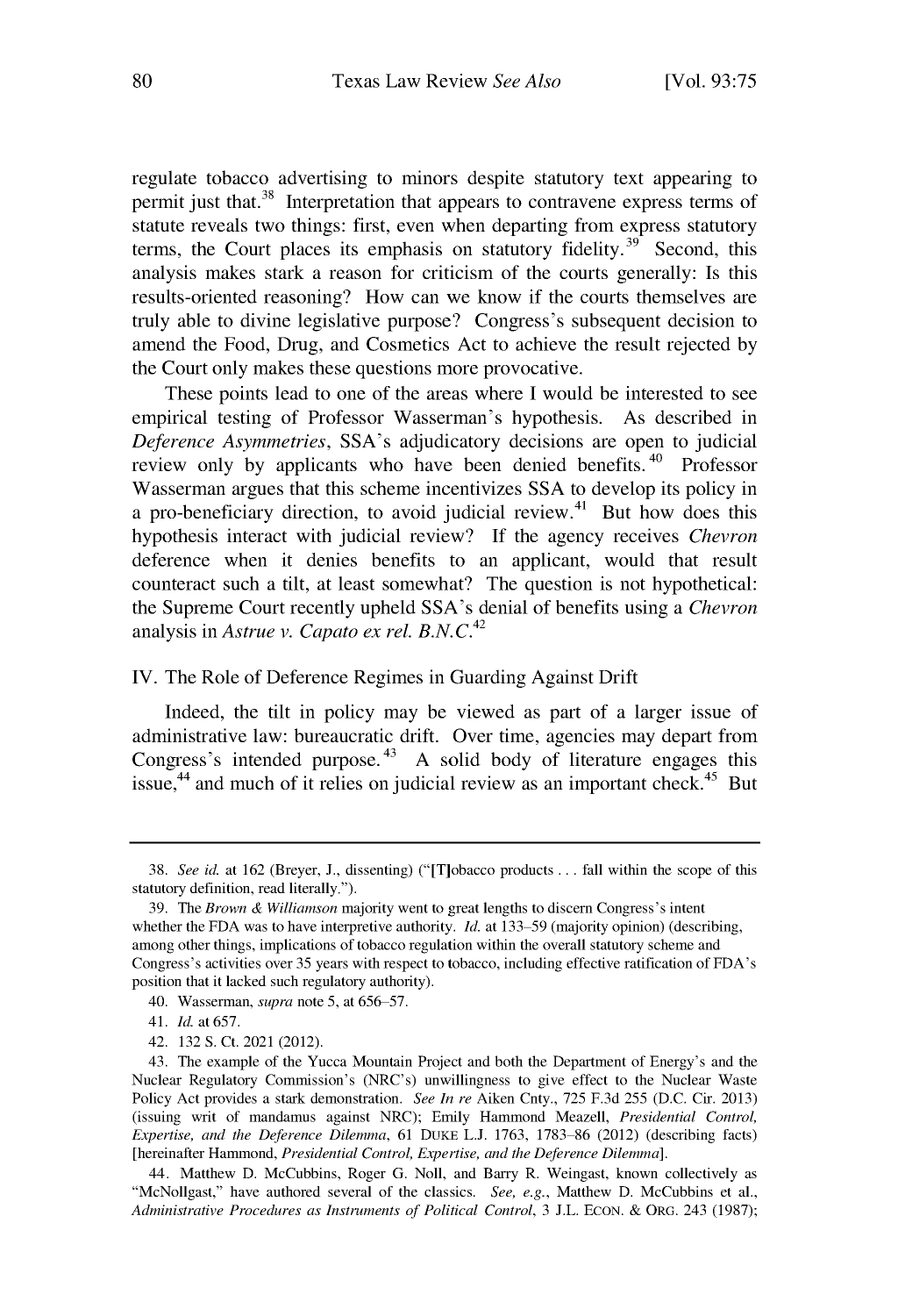#### Response

as Professor Bressman has noted: "If reviewing courts can impose their own preferences, they may simply swap one principal-agent problem (between Congress and agency) for another (between Congress and courts).<sup>46</sup> This point relates to the problem described above; given a lack of objective statutory meaning, it is nearly impossible to say with certainty that a court has best implemented that meaning.

Thus, deference regimes are important because they *mediate* the relationship between agencies and the legislature.<sup>47</sup> Courts review agencies' reasoning at the time the decision was made, $48$  on the record, $49$  and—at their best—provide detailed opinions that further permit monitoring by Congress and other stakeholders.<sup>50</sup> In that sense, we rely on deference regimes not so much because they guarantee an objectively "correct" outcome every time, but because they facilitate broader legitimizing values central to government functioning.

V. The Role of Legislative Specificity

Deference regimes interface with congressional activity in much more important ways, however. As a starting point, consider Professor Richard Pierce's conceptualization of *Chevron* as a nondelegation decision.<sup>51</sup> The doctrine incentivizes Congress to legislate with specificity if it wishes to avoid open-ended agency discretion, thereby avoiding the need for judicial elaboration of the nondelegation doctrine.<sup>52</sup> This approach is a possible way of understanding the decision in *Utility Air Regulatory Group v. EPA,53* in which the Court gave effect to unusually precise statutory language in the face of understated nondelegation concerns.<sup>54</sup>

46. Lisa Schultz Bressman, *Procedures as Politics in Administrative Law,* 107 CoLUM. L. REV. 1749, 1777 (2007).

48. SEC v. Chenery Corp. *(Chenery 1),* 318 U.S. 80,95 (1943).

49. Citizens to Preserve Overton Park, Inc. v. Volpe, 401 U.S. 402, 414 15 (1971).

50. Emily Hammond Meazell, *Super Deference, the Science Obsession, and Judicial Review as Translation of Agency Science,* 109 MICH. L. REV. 733, 778 **79** (2011).

*51. See* Richard J. Pierce, Jr., *Reconciling* Chevron *and Stare Decisis,* 85 GEO. L.J. 2225, **2230-** 32 (1997).

52. *Id.* at 2231-33.

53. 134 **S.** Ct. 2427 (2014).

54. I develop this analysis more fully elsewhere. *See generally* Emily Hammond, Chevron's *Generality Principles,* 83 FORDHAM L. REV. 655 (2014).

Matthew D. McCubbins et al., *Structure and Process, Politics and Policy: Administrative Arrangements and the Political Control ofAgencies,* 75 VA. L. REV. 431 (1989).

*<sup>45.</sup> See, e.g.,* Hammond & Markell, *supra* note 24, at 325 (collecting sources and explaining why judicial review furthers external accountability and legitimacy). Institutional design may also provide protection, as in the case of independent agencies. *See* Rachel **E.** Barkow, *Insulating* Agencies: Avoiding Capture Through Institutional Design, 89 TEXAS L. REV. 15, 72-78 (2010) (describing such design choices); Hammond, *Presidential Control, Expertise, and the Deference Dilemma, supra* note 43, at 1778–79 (describing design purposes behind independent agencies).

<sup>47.</sup> *Id.* at 1776-77.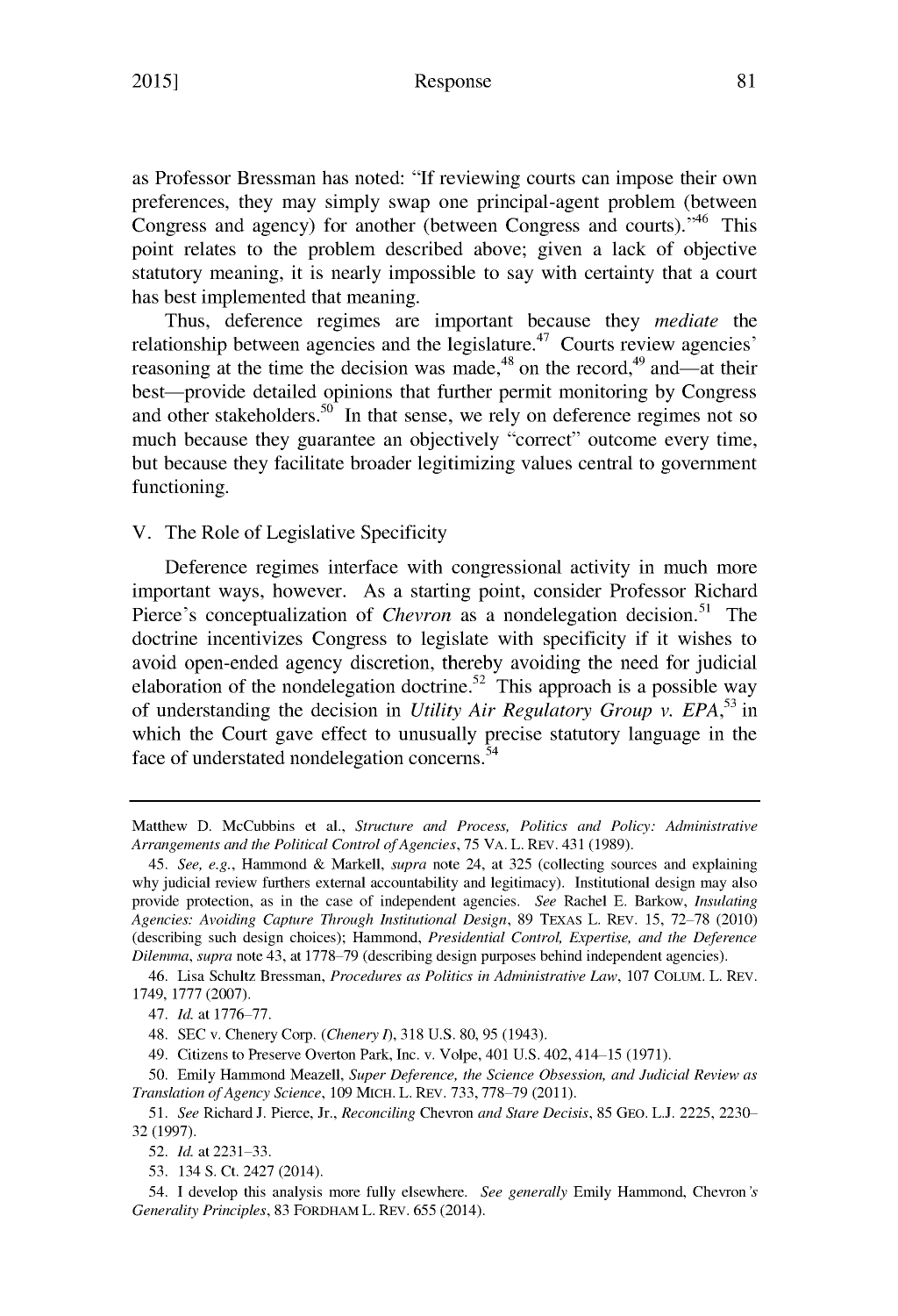Legislative design also informs the degree of deference to be afforded, in ways that go beyond *Mead's* grounding of *Chevron* deference in legislative intent.<sup>55</sup> For example, Congress sometimes specifies the relationships between agencies and addresses the deference implications for the chosen arrangement.<sup>56</sup> Even more interestingly, Congress sometimes specifies the precise level of deference courts are to afford.<sup> $57$ </sup> The conclusion is relatively straightforward: under general principles of administrative law, congressional intent and the primacy of statute reign supreme.

If that is true, we might ask why the mechanisms Professor Wasserman highlights—statutory differences in the availability of appeals and statutory differences in agencies' internal appeals procedures—are troubling. If they tend to skew substantive law in a particular direction over time, perhaps we should be unconcerned because that is precisely the result Congress wanted. Indeed, recent empirical work reveals legislative drafters to be cognizant of the deference regimes when they draft.<sup>58</sup> And even if the drafters were not, the point is that a tilt is part of the very fabric of the statute. Take the example of SSA applicants' ability to appeal only denials of benefits. Characterizing those applicants as regulated entities 59 misses the fact that they are the direct statutory beneficiaries. In setting up the appeal scheme as it has, Congress is evidencing an intent to err on the side of providing benefits.

The example of the PTO's new statutorily authorized procedures fares no differently, even if the concept of a statutory beneficiary is not so obvious in the patent context. Importantly, the Leahy-Smith America Invents Act (AIA) 'provided the first major overhaul to the patent system in sixty years" and stands to transition the PTO into the world of modern administrative law.<sup>60</sup>

*<sup>55.</sup> See* United States v. Mead Corp., 533 U.S. 218 (2001). Of course, there is great disagreement among scholars whether the legislative intent foundation is satisfactory. For an excellent critique and exploration of other rationales, see Mark Seidenfeld, Chevron's *Foundation,* 86 NOTRE DAME L. REV. 273 (2011).

*<sup>56.</sup> See* Dodd-Frank Wall Street Reform and Consumer Protection Act, Pub. L. No. 111-203, § 1022(b)(4)(B), 124 Stat. 1376, 1981 (2010) (codified at 12 U.S.C. § 5512(b)(4)(B) (2012)) (subjecting the Consumer Financial Protection Bureau (CFPB) to oversight by the Financial Stability Oversight Council, but for purposes of judicial review, treating the CFPB as the sole agency with interpretive authority); Hammond, *Presidential Control, Expertise, and the Deference Dilemma, supra* note 43, at 1792 **93.**

*<sup>57.</sup> See* Kent Barnett, *Codifying* Chevmore, 89 N.Y.U. L. REV. (forthcoming 2015).

*<sup>58.</sup> See* Abbe R. Gluck & Lisa Schultz Bressman, *Statutory Interpretation from the Inside An Empirical Study of Congressional Drafting, Delegation, and the Canons: Part 1,* 65 STAN. L. REV. 901, 994 (2013) ("NM]any of the so-called fictions of congressional delegation in the Court's cases may not be fictions at all.").

<sup>59.</sup> To be fair, Professor Wasserman carefully defines what she means by using this terminology. Wasserman, *supra* note 5, at 655 n.90. But the usage matters because it obscures the very purpose behind the differences in the availability of appeals.

<sup>60.</sup> Melissa F. Wasserman, *The Changing Guard of Patent Law:* Chevron *Deference for the PTO,* 54 WM. & MARY L. REV. 1959, 1964 (2013).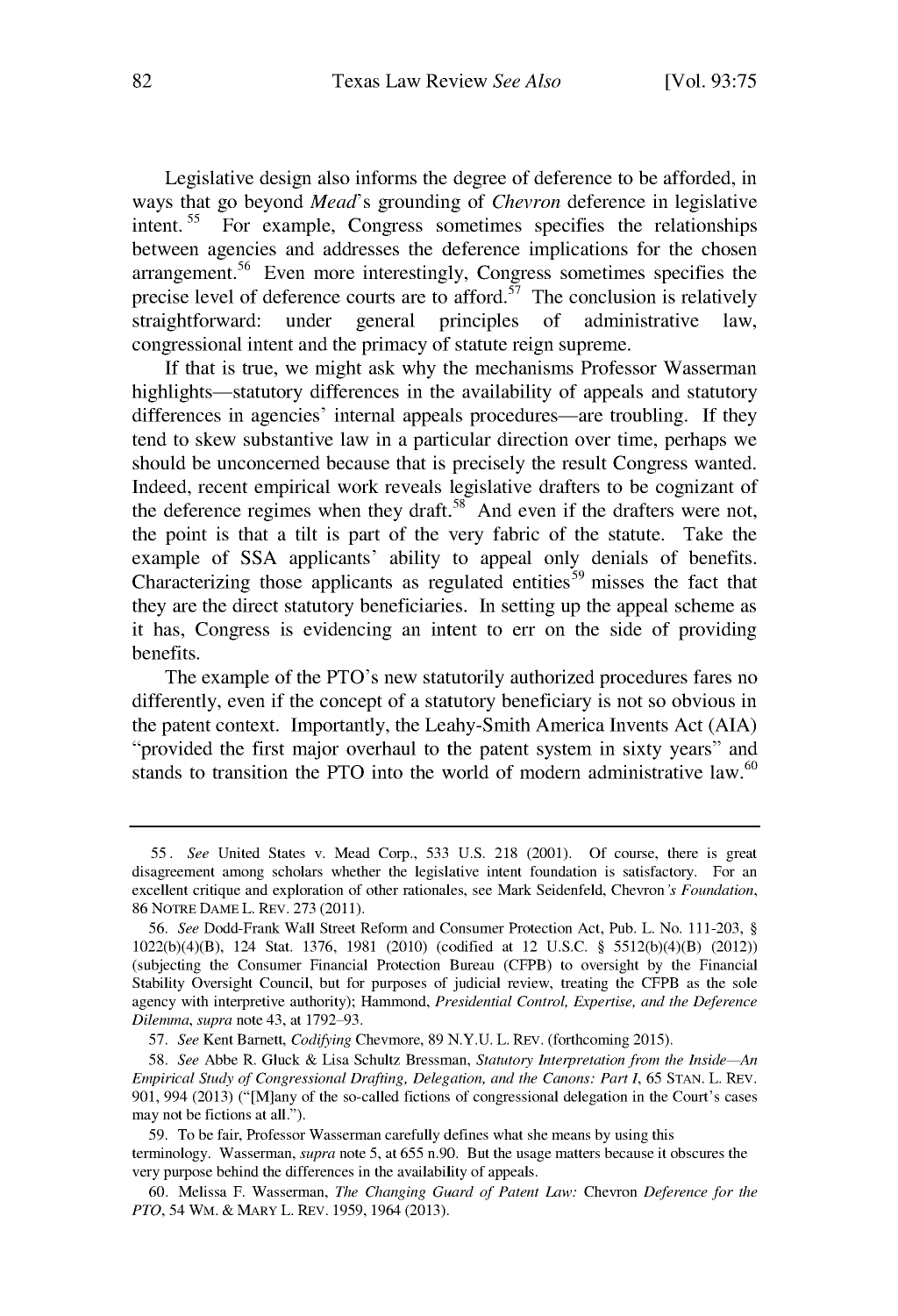From an administrative law standpoint, the new mechanism appears to show congressional intent to distinguish between granting and denying patents in such a way as to place more scrutiny on granting. By being very detailed in the procedures associated with reviewing patent grants, it seems that Congress is particularly concerned about false positives—that is, grants made in error. Congress seems relatively less concerned about false negativesthat is, denials made in error. Importantly, specifying procedures for agency review of patent grants places the hard work on the agency, which has the comparative expertise relative to courts and is the more efficient decision maker. If judicial review following this procedure employs *Chevron* deference, all the better—once again, it reflects congressional intent about the relative roles of courts and the agency.<sup>61</sup>

Furthermore, this example illustrates a deference regime in action as moderating the relationship between the agency and Congress. Although *Chevron* at step two provides more deference than a *de novo* regime, concerns about drift are ameliorated because the agency has engaged in a much more detailed, formal process that provides avenues for stakeholder participation, formal means of decision making and reason-giving, and a transparent, closed record.<sup>62</sup> These procedures facilitate external monitoring that can further guard against drift by, among other things, enabling stakeholders to alert the legislature if policy gets too far off track.

#### VI. Concluding Thoughts

These asymmetries are of statutory origin. That alone is a reason to take comfort—from an administrative law perspective—that these mechanisms are not necessarily indicative of any serious dysfunction. From a policy perspective, one's view might be different. But, to paraphrase from *Chevron,* **<sup>63</sup>** that battle can be waged in Congress.

Although I may be less concerned than others about deference asymmetries of statutory origin, I conclude by emphasizing a different insight provided by *Deference Asymmetries.* Professor Wasserman's inclusion of the third mechanism—different rates of review—suggests that there is important future work to be done in assessing how statutory asymmetries interact with the many dysfunctions of administrative law. And by identifying two mechanisms deserving of close attention, *Deference*

<sup>61.</sup> It is critical to recognize that the Board may reverse an examiner's initial decision to grant a patent using the formal adjudicatory procedures Professor Wasserman outlines. Wasserman, *supra* note 5, at 664 65. Thus, both grants and denials of patents may be reviewed using a *Chevron* scheme. Only if it turns out that grants resulting from this process are appealed in much greater numbers than denials would the difference between the grant-review process and the denial-review process result in markedly different deference regimes.

<sup>62.</sup> *See id.* at 661 n.117 (noting that the PTO has adopted the APA formal adjudicatory requirements found in § 554 and §§ 556–557 for these proceedings).

<sup>63.</sup> Chevron U.S.A., Inc. v. Natural Res. Def. Council, Inc., 467 U.S. 837, 864 (1984).